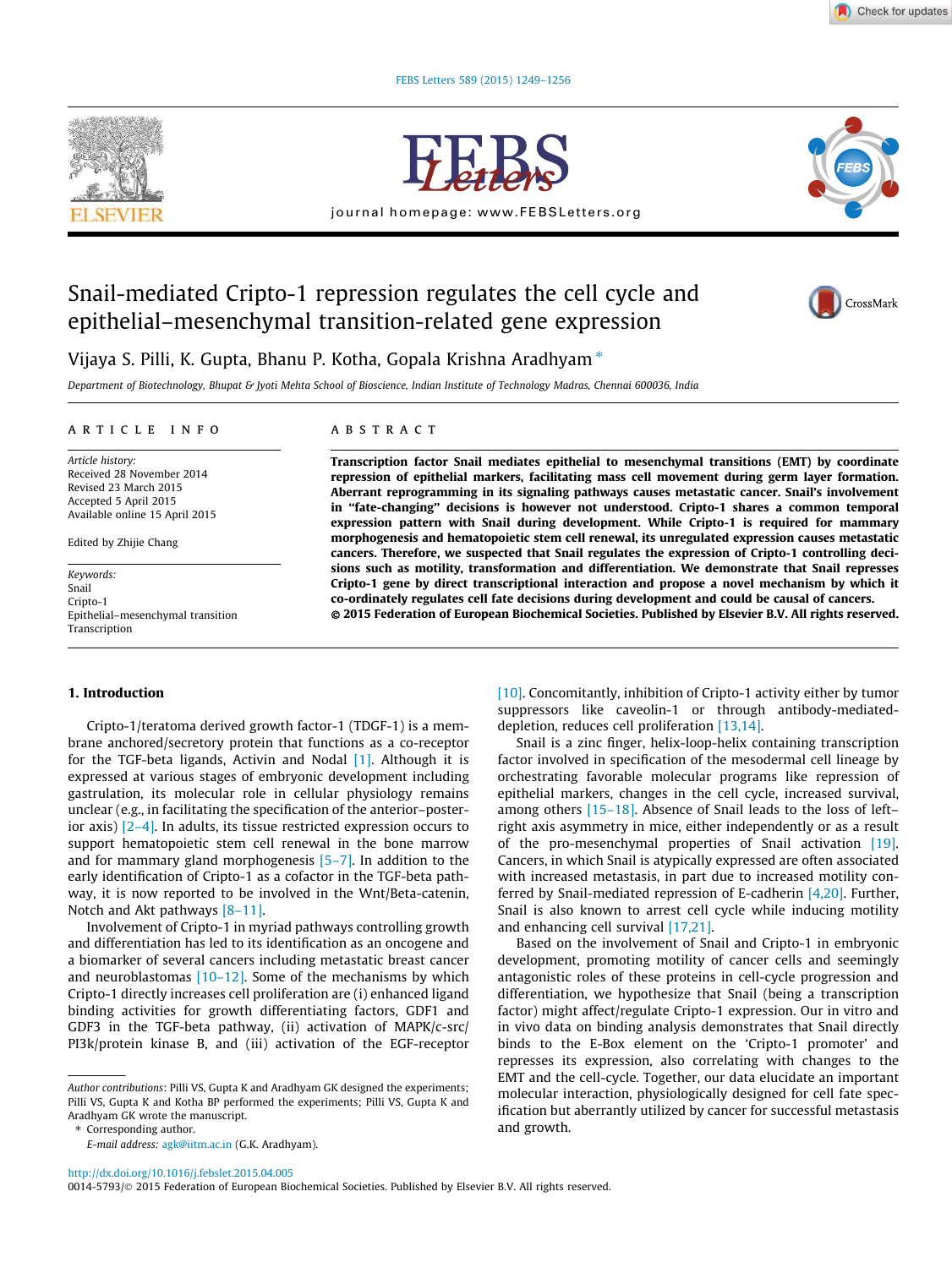# 2. Materials and methods

## 2.1. Culture of mammalian cell lines

HEK293, IMR-32 and MCF 7 were maintained in DMEM with high glucose (Gibco-USA), supplemented with 1X antibiotic (Gibco-USA), 10% FBS at 37 °C and 5%  $CO<sub>2</sub>$ .

## 2.2. Plasmid constructs

pGL4.20 plasmid and pGL4.20 plasmid containing Cripto-1 promoter were kind gift from Dr. Salomon (National Cancer Institute, USA) [22]. pCDNA3-Flag Snail was a kind gift from Dr. Weiss (University of Michigan, USA) [23], pEF Cripto-1 was a kind gift from Dr. Bianco C (National Cancer Institute, USA) [24]. Snail shRNA (Sc-38398) and control shRNA (Sc-108060) plasmids were purchased from Santa Cruz Biotechnology, β-gal plasmid was a kind gift from Dr. Mahapatra (IITM, India) [25].

## 2.3. Promoter activity analysis by reporter gene (luciferase) assays

HEK293 cells were seeded at 40–50% confluency in 12 well plate on day 1 and 24 h later cells were transfected with pGL4.20, pGL4.20-Cripto-1 promoter (200 ng per well) and varying concentrations of pCDNA3-Flag Snail by calcium phosphate method. 24 h post transfection, cells were washed with ice cold PBS and lysed in 200  $\mu$ l of lysis buffer consisting of 0.1 M phosphate buffer (pH 7.4),  $0.1\%$  Triton X-100 and 1 mM DTT. 50  $\mu$ l lysate was used for luciferase assay with 1 mM luciferin sodium salt (Sigma Aldrich), 3 mM ATP (Sigma Aldrich), 15 mM MgSO<sup>4</sup> and 30 mM HEPES (pH 7.8). Luciferase readings were normalized against transfection control by b-galactosidase assay.

## 2.4. Analysis of protein expression

Transfected cells were lysed in 'RIPA' buffer, supplemented with 1X protease and phosphatase inhibitor. Total protein concentration was estimated by BCA method (PI-23221, Thermo scientific, USA). 50 lg of protein was loaded on SDS PAGE, transferred onto nitrocellulose membrane and blocking was carried out for 20 min at room temperature with 5% skimmed milk in TBST. Membrane was probed with primary antibody at 4  $\degree$ C over night, washed three times with TBST and probed with secondary antibody at room temperature for 1 h and blots were developed with luminol (Sigma # 8511) using Versadoc. Primary antibodies used in this study are b-Actin (Santa Cruz Biotechnologies # sc-47778), Snail (Santa Cruz Biotechnologies # sc-10432), E-Cadherin (BD Bioscience # 610181), Vimentin (Santa Cruz Biotechnologies # sc-373717), p21 (AB biotech # 251259), Cyclin D1 (BD Biosciences # 556470), V5 antibody (Invitrogen # R-960-25). Anti mouse and anti rabbit secondary antibodies are purchased from Santa Cruze Biotechnologies (# sc-358914and # sc-2357).

#### 2.5. Gene-expression analysis by qPCR

MCF7 and IMR-32 cells were seeded at a confluency of 30–40% on day 1 and cells were transfected on day 2 with Snail. Snail sh-RNAs treated cells were lysed in Trizol, 24 h after transfection (#10296010, Life technologies, USA) and total RNA was isolated. 1 µg of total RNA was converted into cDNA using 'transcriptor high fidelity cDNA synthesis kit' (05091284001 Roche, Germany). Relative mRNA levels were analyzed by qPCR with Syber-green master mix (DyNAmo color Flash SYBR Green qPCR Kit #F-416L, Thermo scientific, USA) using Human Cripto-1 (F: 5'-CACGATGTGCGCAAAGAGAA-3'; R: 5'-TGACCGTGCCAGCATTTACA-

3'), Snail (F: 5' ACCACTATGCCGCGCTCTT 3'; R: 5' GGTCGTAGGGC TGCTGGAA 3') and Actin (F: 5' TCATGAAGATCCTCACCGAG 3'; R: 5' TTGCCAATGGTGATGACCTG 3') specific primers.

## 2.6. Electrophoretic mobility shift assay (EMSA)

In order to identify the in vitro interaction of Cripto-1 promoter with Snail, a 33 bp oligo nucleotide corresponding to Cripto-1 promoter region (Wild type F: 5'-GGTGGGCGTCCCGCCCACCTGA-AA GGTCTCCCC-3', R: 5'-GGGGAGACCTTTCAGGTGGGCGGGACGC CCACC-3' and Snail binding site mutant oligos: 5'-GGTGGG CGTCCCGCCCCCGCGA AAGGTCTCCCC-3', R: 5'-GGGGAGACCT TTCGCGGGGGGGGACGCCCACC-3'), with the Snail binding site in the center. We followed the protocol of incubating constant amount of oligos (a final concentration of 50 pM) with varying concentrations of nuclear protein extract (NPE)  $(2 \text{ and } 4 \mu \text{g})$ .

Binding reactions were performed in a total volume of  $20 \mu$ l consisting of 50 pM oligonucleotides, 20 mM HEPES (pH 7.4), 80 mM NaCl, 20 mM KCl, 0.2 µl of 100X protease inhibitor cocktail and 1-4 µg of total nuclear protein extract (NPE). The mixture was incubated for 60 min at room temperature and complexes were resolved by non-denaturing PAGE in 0.5X TBE (45 mM Tris base, 45 mM boric acid, 1 mM EDTA). For super shift experiments, additional 1-2  $\mu$ g of Snail antibody (# ab85931, Abcam, UK) was added and incubated for 4 h at  $4^{\circ}$ C before the addition of oligonucleotides. Gels were soaked in TBE supplemented with  $10 \mu$ M ethidium bromide and incubated for 20–30 min prior to visualization.

# 2.7. Chromatin immuno-precipitation assay (ChIP)

Chromatin of 100% confluent IMR-32 cells was cross linked with proteins in 1% formaldehyde. Nuclear content was extracted and chromatin was fragmented to a size of  $\sim$ 400 bp by sonication. Chromatin was, then immunoprecipitated by Snail antibody (# ab85931 Abcam, UK) and an IgG control (Sigma). Immunoprecipitated chromatin was reverse cross linked by heating at  $60^{\circ}$ C overnight with 200 mM NaCl. Denatured protein was precipitated by phenol chloroform (25:1) and DNA fragments were eluted by PCR purification kit (Biobasic, Canada). Presence of Cripto-1 promoter fragments was analyzed with Cripto-1 gene promoter specific primers F: 5'-CCGAAAAGAGTACCTCTGATC-3', R: 5'-CTTTCGGCCTTGGACGTTTTGACC-3'. Further, amplificationspecificity was confirmed by nucleotide sequencing of the DNA.

# 3. Results

# 3.1. Identification of putative Snail-binding elements on Cripto-1 promoter

Cripto-1 is an oncofetal protein vital for embryonic development. In humans the gene is located at the chromosomal locus 3p21.31 [26]. It is known to stabilize the transcription factor Snail, which in turn promotes cell migration by down regulating genes involved in cell proliferation and ceasing cell cycle. Though the Cripto-1 stabilized Snail acts antagonistic to Cripto-1 in regulating cell proliferation, the impact of Snail on Cripto-1 expression is not yet elucidated. In order to understand this regulatory phenomenon, Cripto-1 promoter sequence was analyzed for the presence of Snail-binding elements (SBE: 5'-CANNTG-3') by transcription factor binding analysis tool Consite (http://consite.genereg.net). This prediction revealed presence of the four putative Snail-binding sites (SBE1 from  $-294$  to  $-288$ ; SBE2 from  $-234$  to  $-228$ ; SBE3 from  $-1429$  to  $-1423$  and SBE4 from  $-1945$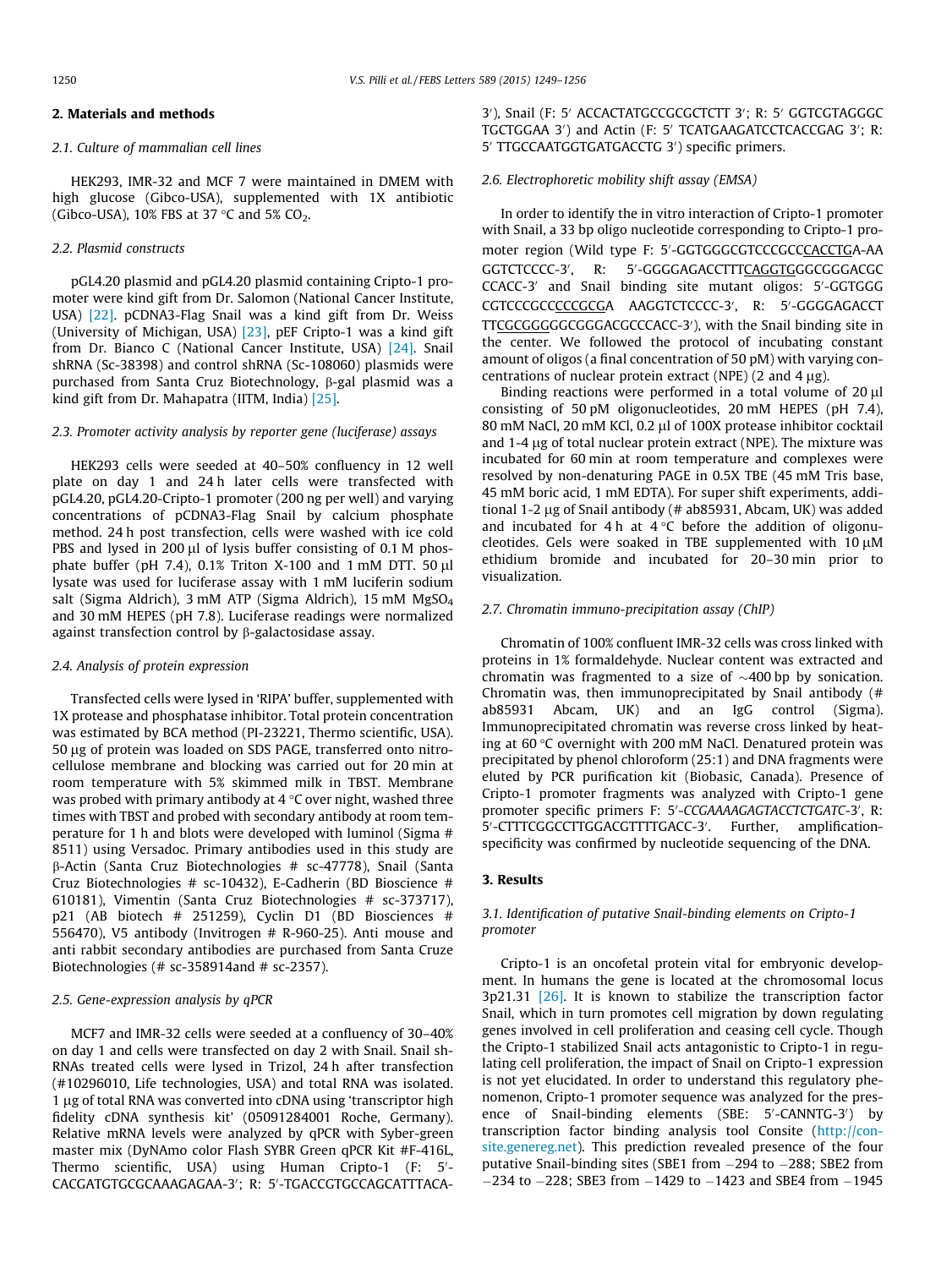to  $-1939$ ) in the Cripto-1 promoter (From  $-2450$  to  $+8$  bp of transcription start site) (Fig. 1A).

## 3.2. Snail represses Cripto-1 promoter activity

Luciferase assays were performed to understand the impact of Snail on the expression of Cripto-1, as described earlier [27]. Briefly, Cripto-1 promoter  $(-2489$  to  $+8$  bp) was cloned into pGL4.20 vector that bears a luciferase gene (Fig. 1A). Upon expression of the putative transcription-factor, the luciferase expression is read-out and is representative of the promoter-strength. Cotransfection of Snail with Cripto-1 promoter drastically reduces the luciferase activity in a dose-dependent manner, indicating that Snail negatively regulates Cripto-1 promoter (Fig. 1B). The estimation of efficiency of transfection is normalized by a control transfection of  $\beta$ -gal and normalized by a colorimetric method (Fig. 1B). The dose dependent increase in the Snail transfection is additionally confirmed by western blot (Fig. 1C).

# 3.3. Snail causes repression of Cripto-1 expression

Snail-mediated repression of Cripto-1 promoter was further confirmed by estimating the changes in relative mRNA levels of Cripto-1 by transfecting Snail in increasing amounts, in two cancer

cell lines. MCF-7 is a Snail deficient cell line [28], whereas IMR-32 expresses Snail endogenously (Fig. 2A). Though the endogenous Cripto-1 mRNA levels in MCF-7 and IMR-32 do not vary much (Data not shown), the relative levels of Cripto-1 mRNA are decreased in both MCF-7 and IMR-32 with increase in the amount of recombinant Snail transfected (Fig. 2C). Snail mediated repression is also confirmed by shRNA-mediated depletion of Snail. Snail shRNA causes specific reduction of Snail protein in IMR-32 and recovery of Cripto-1 mRNA levels to baseline, whereas the shRNA against Snail elicited no significant effect on MCF-7 cells, as expected (Fig. 2B and D).

# 3.4. In vitro analysis of direct interaction of Snail and Cripto-1 promoter

To monitor the physical interaction between Snail and Cripto-1 promoter, we selected the third putative Snail-biding site (with maximum cut off value) on Cripto-1 promoter. Incubation of 33 base pair oligos representing this site with nuclear protein extracts (NPE) of IMR-32 cells lead to a shift in migration and (the level of migration as estimated by the intensity of the band) is dependent on the amount of NPE used (Fig. 3B, lanes 2 and 3). Incubation of control or mutant oligos with the NPE failed to elicit any difference in migration (Fig. 3B, lanes 1, 5 and 6). Similarly, incubation of NPE



Fig. 1. Cripto-1 promoter activity in cells over expressing Snail. (A) Schematic overview representing the intron–exon organization of Cripto-1. The Cripto-1 gene is organized into 6 exons along the short arm of chromosome 3. The cloning of the Cripto-1 promoter region upstream of the luciferase gene is schematically displayed. The clone was used to ascertain the strength of the promoter and its regulation by Snail. (B) Construct expressing Snail was transfected at indicated increasing concentrations in cells along with reporter constructs harboring the Cripto-1 promoter. Empty reporter vector is used as vector control, pCDNA3 is used as control for Snail transfection and β-Galactosidase construct is utilized to ensure equal transfection efficiency. The relative luciferase activity is plotted as a function of increasing Snail expression. Experiments are carried out in triplicates and repeated at least 3 times. \*\* Indicates P-value < 0.05 compared to control cells. (C) Over-expressing Snail levels are measured by Western blot analysis from the same batch of transfected cells, to confirm increasing Snail levels upon increasing amounts of transfected Snail gene containing vector. Equal loading is confirmed by  $\beta$ actin. The blot is representative of 3 experiments ( $n = 3$ ).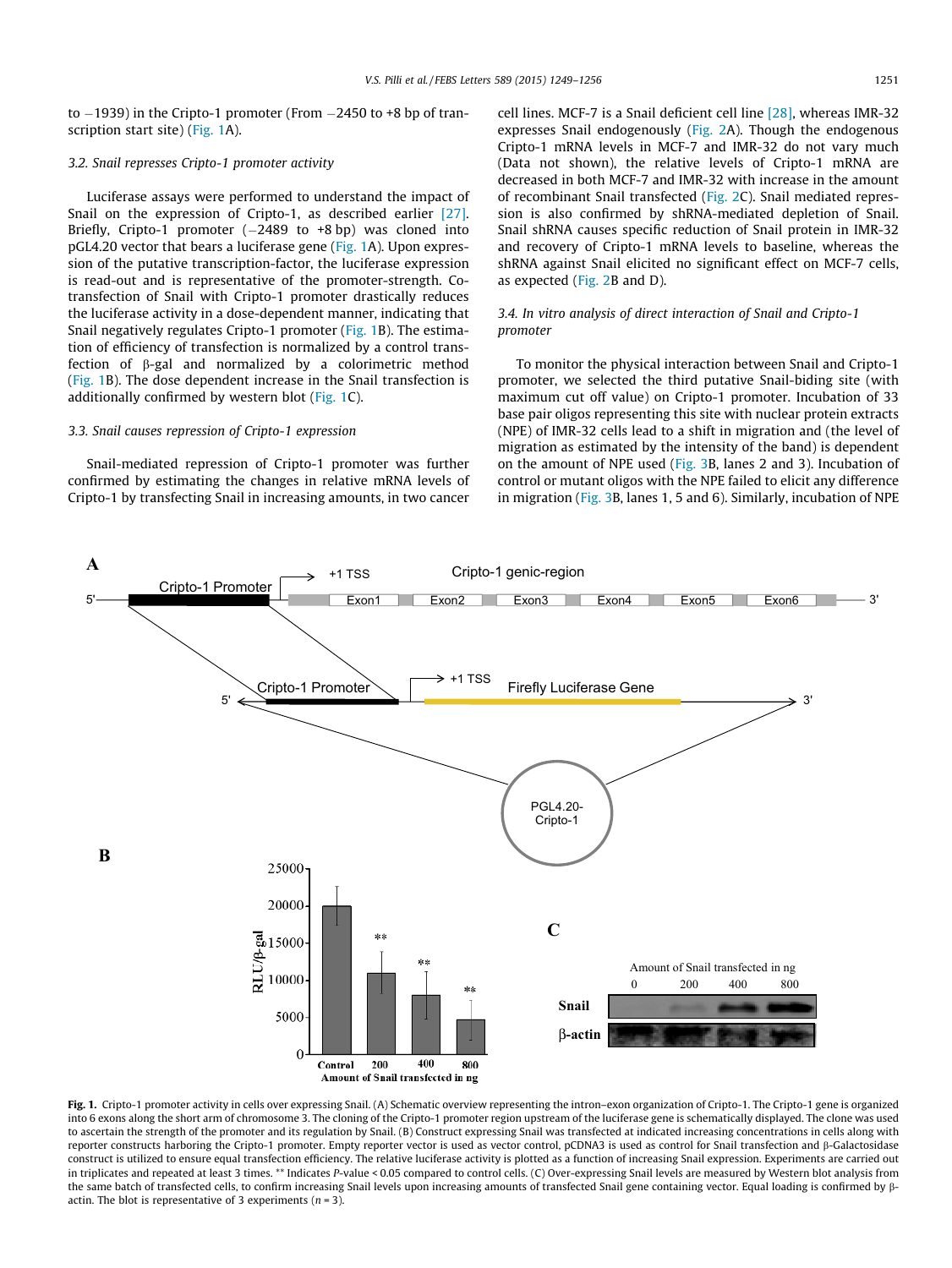

Fig. 2. Alteration of Cripto-1 expression in response to Snail. (A) Analysis of endogenous Snail expression in the human breast cancer cell line MCF-7 and the human neuroblastoma cell line-IMR-32. (B) MCF-7 and IMR-32 cells were transfected with increasing amounts of Snail expressing construct and RT-qPCR was performed to measure the levels of Cripto-1 mRNA. (C) shRNA construct or a control vector was transfected in MCF-7 and IMR-32 cells to silence Snail and the change in the levels of Cripto-1 mRNA levels was assayed by RT-qPCR. Experiments were carried out in triplicates and repeated at least 3 times. \*\* Indicates P-value < 0.05 compared to control cells. (D) Snail levels are measured by Western blotting from the same batch of transfected cells to confirm Snail-expression as well as knock-down in Snail transfected, control shRNA construct and shRNA-Snail constructs. Equal loading is confirmed by  $\beta$ -actin. The blot is representative of 3 experiments (n = 3).

with Snail antibody followed by interaction of the oligos reduced the intensity of migrated oligos band but not by control IgG, indicating that this migration is specific to the Snail protein interaction with its binding site on the oligos (Fig. 3A and C). Further, we confirmed the specificity of interaction between Snail and Cripto-1 promoter using MCF-7 NPE as a negative control (Fig. 3D). To further validate that the interaction of Snail with the Cripto-1 promoter is specific to IMR-32 cells, we perform EMSA with the NPE of MCF-7 and IMR-32 cells. We observe that there is no interaction of the oligonucleotides with the MCF-7 NPE at various NPE amounts whereas in IMR-32 cells there was a clear shift, demonstrating specificity in interaction.

# 3.5. In vivo analysis of direct Snail and Cripto-1 promoter interaction

In vivo interaction of Snail with Cripto-1 promoter is demonstrated by the chromatin immunoprecipitation (ChIP) assay. Briefly, DNA bound proteins in cells were cross-linked and followed up by antibody mediated precipitation, using a transcription factor specific antibody or a control IgG antibody. The relative abundance of the transcription factor-bound promoter fragment is then assayed in the immuno-precipitate using PCR, where primers are designed to span the predicted transcription factor binding site. If the transcription factor is indeed bound to the DNA, it will be amplified in the PCR reaction. In our study, we found that the predicted SBEs on the Cripto-1 promoter were amplified only when Snail-specific antibody is used for pull down, demonstrating the specificity of Snail binding to Cripto-1 promoter. Equal loading is confirmed using total input DNA (Fig. 4).

# 3.6. Snail mediated repression of Cripto-1 alters EMT and cell-cycle related gene expression

Based on the observation that Snail causes direct repression of Cripto-1 activity, we ascertained whether this repression also influences the EMT markers as well as the changes to the cell cycle by expressing Snail both exogenously in IMR-32 cells (Fig. 5A) and ectopically in MCF-7 cells (Fig. 5B). We observe that in both cases cells begin to undergo EMT transition upon expression of Snail due to a reduction in the levels of E-cadherin and increased levels of Vimentin. Interestingly, Snail strongly represses the levels of Cyclin D1 levels in agreement with its role in suppressing the cell-cycle but promoting EMT, while its expression correlates with the induction of p21 in agreement with the negative effect of Snail on the cell cycle (Fig. 5A and B). The exogenous expression of Cripto-1 collaborates with Snail and strongly represses E-cadherin. Interestingly Vimentin appearing late during EMT is affected in snail over-expressing cells only.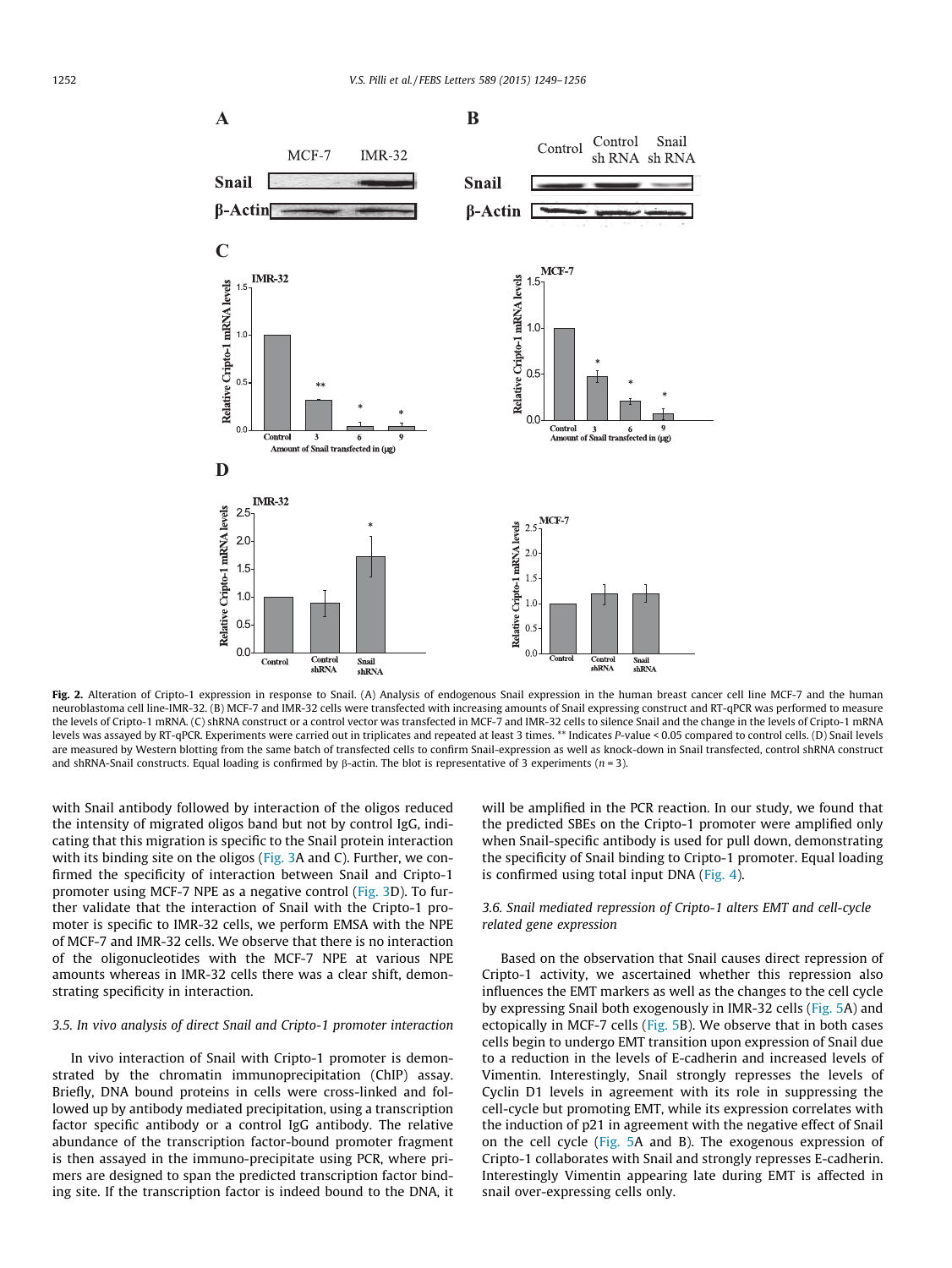

Fig. 3. Interaction of Cripto-1 promoter region with endogenous Snail in vitro in IMR-32 cells nuclear lysates. Total nuclear protein extract (NPE) was isolated from IMR-32 cells that express Snail endogenously. (A) Cripto-1 promoter region spanning the Snail binding element was synthesized, along with ±15 bp as a duplex and annealed (for measuring shift). (B) Lane 1 represents Oligos control. Lane 2 represents Oligos with 2 µg NPE. Lane 3 represents oligos with 4 µg NPE. Lane 4 represents NPE control. Lane 5 represent mutant oligos incubated with 4 µg NPE. Lane 6 represents free mutant oligos. (C) In order to confirm the specificity of Snail mediated shift, NPE was incubated with Snail antibody (Abcam) and a control IgG before performing EMSA. Lane 1 represents Oligos control. Lane 2 represents Oligos with 4 µg NPE. Lane 3 represents oligos with 4 µg NPE and 2 µg IgG antibody. Lane 4 represents oligos with 4 µg NPE and 1 µg Snail antibody. Lane 5 represents oligos with 4 µg NPE and 2 µg Snail antibody. (D) Total NPE was isolated from IMR-32 cells and MCF-7 cells. Lane 1 represents NPE of MCF7 Lane 2, 3 and 4 represent increasing concentration of MCF-7 NPE. Lane 5 represents NPE of IMR-32. Lane 6, 7 and 8 represent increasing concentration of IMR-32 NPE. Lane 9 represents oligo control.



Fig. 4. Interaction of Snail with the Cripto-1 promoter in vivo. Chromatin immunoprecipitation (ChIP) was performed in IMR-32 cells for the putative Snail-binding sites. The cells expressing endogenous Snail were cross linked using formaldehyde followed by shearing and immunoprecipitation using a Snail specific or IgG control antibody. The resulting chromatin was reverse-cross linked and amplified using the primers flanking the two putative Snail-binding sites. Equal loading was confirmed by the amplification of input chromatin. The resulting blot is representative of 3 experiments ( $n = 3$ ).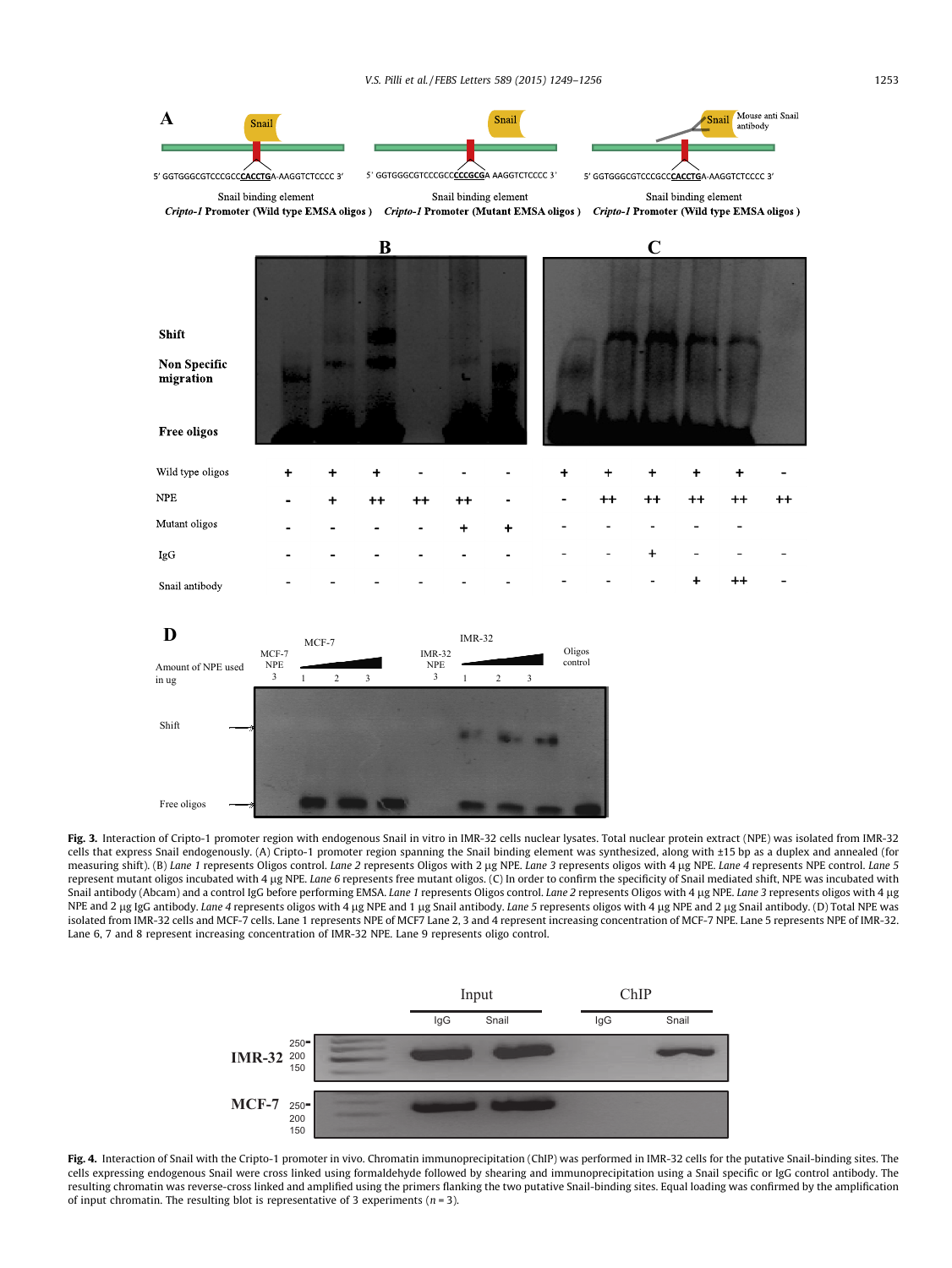

Fig. 5. Snail and Cripto-1 exogenous expression causes alteration in EMT and cell-cycle markers. Levels of EMT markers E-cadherin and Vimentin and cell cycle markers Cyclin D1 and p21 are assayed by western blotting upon exogenous expression of the constructs, as indicated, for (A) IMR-32 and (B) MCF-7 cells. Equal lading is confirmed by  $\beta$ -Actin. The blot is representative of 3 experiments (*n* = 3).

#### 4. Discussions

Snail is an important, if not the only converging point for coordinating the temporal regulation of genes that help cells egress from the epithelial lineage  $[15]$ . In the current work, we identify Cripto-1 promoter as the specific transcriptional target of Snail and report a repressive mode of regulation that might facilitate the entry of cells into mesenchymal lineage. A bioinformatics based screen for putative transcription factor binding sites on the Cripto-1 promoter led to the identification of Snail as a probable transcription factor. We followed this by reporter assays that demonstrate reduced Cripto-1 promoter activity upon increasing Snail transfection. Further, we validate the reduced promoter activity by quantifying the mRNA levels and observe a similar trend of reduced Cripto-1 mRNA levels with increasing Snail. Subsequent to our finding that Snail represses Cripto-1 promoter activity and expression, we ascertained whether the observed reduction in Cripto-1 transcript (and promoter activity with increasing Snail levels) is a result of direct transcriptional interaction. We performed promoter binding studies in vivo and also in vitro. We observed that reconstituted interaction of Snail containing NPE of IMR-32 cells and oligonucleotides of Cripto-1 promoter sequence (containing SBE) leads to a specific interaction as demonstrated by our EMSA data. In addition, ChIP analysis demonstrated that the promoter binding by Snail also happens in cells (in vivo). Taken together, the standard assays for transcription factor with its cognate site on the DNA interaction demonstrate a direct interaction of Snail with Cripto-1 promoter and functional assays suggest a repressive mode of regulation. We demonstrate that the repression of Cripto-1 by Snail causes changes in the early markers of EMT by suppressing epithelial markers and promoting mesenchymal markers, as well as alterations in cell-cycle progression through suppression of cyclin D1 and increased p21 expression. Importantly, the interaction is specific to IMR-32 cells that express endogenous Snail but is recapitulated by ectopic expression of Snail in MCF-7 cells.

Indirect evidences have previously demonstrated that interactions between Snail and Cripto-1 are required for the positive regulation of EMT [11]. Therefore, our observation of Snailmediated Cripto-1 repression is physiologically insightful. Limited studies on the interaction of Snail and Cripto-1 in past reports have demonstrated that Cripto-1 facilitates the stabilization of Snail at the protein level, which is in agreement to their collaborative roles in promoting EMT [29].

Our novel observation of a repressive mode of regulation might relate to the numerous instances where Cripto-1 and Snail play antagonistic roles and therefore, Snail-mediated repression of Cripto-1 assumes special importance. For instance, it is now well established that Cripto-1 provides growth-advantage to cells by participating in key pathways involved in growth and self-renewal [11]. Further, Strizzi et al. have reported that Cripto-1 is associated with increased cell-cycling activities through Cyclin D1 activation in mammary tumors [29]. In contrast, Snail is involved in arresting the cell-cycle in various contexts, including breast cancers [17,21]. In addition, Cripto-1 provides cells with increased self-renewal potential and maintenance of stemness, whereas Snail is actively involved in the differentiation of cells [5,30–32]. Taken together, Snail and Cripto-1 are also involved in antagonistic processes of growth and differentiation. Our data provides a molecular basis for these observations – Snail-mediated repression of Cripto-1 expression.

Based on previous reports, we suspect that Cripto-1 repression by Snail is context specific and highlight that transcriptional activators directly upregulate Cripto-1 during EMT transitions [11]. In this regard, we observed that the mRNA levels of Cripto-1 did not vary significantly in IMR-32 and MCF-7 cells despite varying Snail expression. It has been reported that Cripto-1 is quite dynamically regulated in IMR-32 cells, as neural transcription factors like N-myc promotes expression of TCF3 which inturn promotes Cripto-1 expression. This might restore Cripto-1 expression even in the presence of Snail [11,33]. Also signaling pathways like anaplastic lymphoma kinase  $(ALK)/\beta$ -catenin/ Cripto-1 specific to IMR-32 cells might upregulate Cripto-1 in MCF-7 [11,34,35]. In addition complex regulatory network of transcription factors may cause differential Cripto-1 expression. For example, Msx2, a homeobox domain containing transcription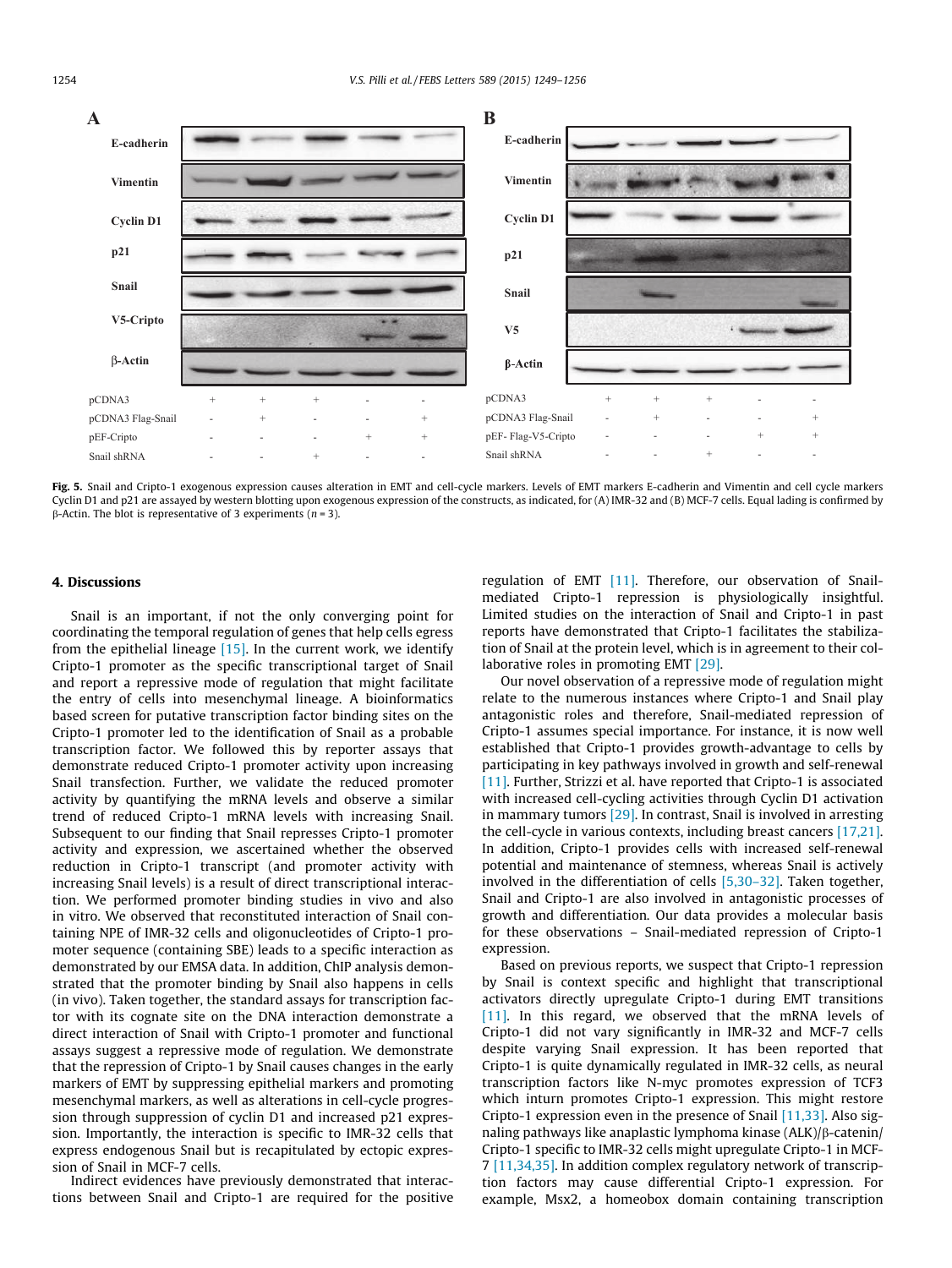factor, was previously reported to promote EMT by upregulating Cripto-1 expression [36]. Also, a short form of Cripto-1 (lacking the first two exons) is found to be upregulated by Wnt pathway owing to the binding of the beta-Catenin/TCF/LEF complex to the cis-elements on the Cripto-1 promoter [37]. Also, Cripto-1 inturn induce Snail expression. It has recently been found that a Snailrelated transcription factor, Twist, is associated with a significant fraction of genes that Snail binds [38]. In contrast to the repressive role of Snail, the binding of Twist promotes the transcription of the target gene [39]. Therefore, Cripto-1 could be an interesting target gene that is co-regulated by Snail and Twist, along with other transcription factors promoting EMT. A definitive knowledge of the upstream regulators of Cripto-1 that promote EMT is now beginning to emerge.

Past studies have also demonstrated the involvement of other transcription factors in activating Cripto-1 expression that are related to EMT in less direct manner [11]. Some of these include those proteins that are more directly associated with the overlapping functions of controlling self-renewal as well as motility. For example, the hypoxia-inducible factor 1a ( $Hif1\alpha$ ) was reported to activate Cripto-1 expression and is also known to promote EMT [22]. In addition, Cripto-1 promoter is bound by Nanog and is also predicted to bind to Oct3/4, thereby correlating with the selfrenewal and pluripotency-potential of Cripto-1 [11].

Therefore, while a number of positive-regulators of Cripto-1 are already described in over-lapping contexts of promoting EMT and potential in providing stemness, the simultaneous retention of the EMT function and oncogenic role in maintenance of undifferentiated state was unknown. Our finding of a novel, negative regulator of Cripto-1 expression, therefore, provides an understanding of how Cripto-1 expression may also be negatively modulated for successful development and oncogenesis.

#### Acknowledgements

Financial support for this work from IIT Madras, Department of Biotechnology, Department of Science and Technology, Council of Scientific and Industrial Research and Indian Council for Medical Research (all Govt. of India organizations) is acknowledged. SSVP and KG thank IIT Madras for fellowship and BVSSPKK thanks IIT Madras for funding under the 'innovative idea' scheme.

#### References

- [1] Yan, Y.T., Liu, J.J., Luo, Y., Chaosu, E., Haltiwanger, R.S., Abate-Shen, C. and Shen, M.M. (2002) Dual roles of Cripto as a ligand and coreceptor in the nodal signaling pathway. Mol. Cell. Biol. 22, 4439–4449.
- [2] D'Andrea, D., Liguori, G.L., Le Good, J.A., Lonardo, E., Andersson, O., Constam, D.B., Persico, M.G. and Minchiotti, G. (2008) Cripto promotes A-P axis specification independently of its stimulatory effect on Nodal autoinduction. J. Cell Biol. 180, 597–605.
- [3] Ding, J., Yang, L., Yan, Y.T., Chen, A., Desai, N., Wynshaw-Boris, A. and Shen, M.M. (1998) Cripto is required for correct orientation of the anterior–posterior axis in the mouse embryo. Nature 395, 702–707.
- [4] Jin, J.Z. and Ding, J. (2013) Cripto is required for mesoderm and endoderm cell allocation during mouse gastrulation. Dev. Biol. 381, 170–178.
- [5] Miharada, K., Karlsson, G., Rehn, M., Rorby, E., Siva, K., Cammenga, J. and Karlsson, S. (2011) Cripto regulates hematopoietic stem cells as a hypoxicniche-related factor through cell surface receptor GRP78. Cell Stem Cell 9, 330–344.
- [6] Salomon, D.S., Bianco, C. and De Santis, M. (1999) Cripto: a novel epidermal growth factor (EGF)-related peptide in mammary gland development and neoplasia. Bioessays 21, 61–70.
- [7] Wechselberger, C., Strizzi, L., Kenney, N., Hirota, M., Sun, Y., Ebert, A., Orozco, O., Bianco, C., Khan, N.I., Wallace-Jones, B., Normanno, N., Adkins, H., Sanicola, M. and Salomon, D.S. (2005) Human Cripto-1 overexpression in the mouse mammary gland results in the development of hyperplasia adenocarcinoma. Oncogene 24, 4094–4105.
- [8] Barrallo-Gimeno, A. and Nieto, M.A. (2005) The Snail genes as inducers of cell movement and survival: implications in development and cancer. Development 132, 3151–3161.
- [9] Bianco, C., Rangel, M.C., Castro, N.P., Nagaoka, T., Rollman, K., Gonzales, M. and Salomon, D.S. (2010) Role of Cripto-1 in stem cell maintenance and malignant progression. Am. J. Pathol. 177, 532–540.
- [10] Nagaoka, T., Karasawa, H., Castro, N.P., Rangel, M.C., Salomon, D.S. and Bianco, C. (2012) An evolving web of signaling networks regulated by Cripto-1. Growth Factors 30, 13–21.
- [11] Rangel, M.C., Karasawa, H., Castro, N.P., Nagaoka, T., Salomon, D.S. and Bianco, C. (2012) Role of Cripto-1 during epithelial-to-mesenchymal transition in development and cancer. Am. J. Pathol. 180, 2188–2200.
- [12] Bianco, C., Strizzi, L., Normanno, N., Khan, N. and Salomon, D.S. (2005) Cripto-1: an oncofetal gene with many faces. Curr. Top. Dev. Biol. 67, 85–133.
- [13] Adkins, H.B., Bianco, C., Schiffer, S.G., Rayhorn, P., Zafari, M., Cheung, A.E., Orozco, O., Olson, D., De Luca, A., Chen, L.L., Miatkowski, K., Benjamin, C., Normanno, N., Williams, K.P., Jarpe, M., LePage, D., Salomon, D. and Sanicola, M. (2003) Antibody blockade of the Cripto CFC domain suppresses tumor cell growth in vivo. J. Clin. Investig. 112, 575–587.
- [14] Bianco, C., Strizzi, L., Mancino, M., Watanabe, K., Gonzales, M., Hamada, S., Raafat, A., Sahlah, L., Chang, C., Sotgia, F., Normanno, N., Lisanti, M. and Salomon, D.S. (2008) Regulation of Cripto-1 signaling and biological activity by caveolin-1 in mammary epithelial cells. Am. J. Pathol. 172, 345–357.
- [15] Muqbil, I., Wu, J., Aboukameel, A., Mohammad, R.M. and Azmi, A.S. (2014) Snail nuclear transport: the gateways regulating epithelial-to-mesenchymal transition? Semin. Cancer Biol. 27, 39–45.
- [16] Scherbakov, A.M., Stefanova, L.B., Sorokin, D.V., Semina, S.E., Berstein, L.M. and Krasil'nikov, M.A. (2013) Snail/beta-catenin signaling protects breast cancer cells from hypoxia attack. Exp. Cell Res. 319, 3150–3159.
- [17] Vega, S., Morales, A.V., Ocana, O.H., Valdes, F., Fabregat, I. and Nieto, M.A. (2004) Snail blocks the cell cycle and confers resistance to cell death. Genes Dev. 18, 1131–1143.
- [18] Yasui, K., Shimamura, M., Mitsutake, N. and Nagayama, Y. (2013) SNAIL induces epithelial-to-mesenchymal transition and cancer stem cell-like properties in aldehyde dehydroghenase-negative thyroid cancer cells. Thyroid 23, 989–996.
- [19] Murray, S.A. and Gridley, T. (2006) Snail1 gene function during early embryo patterning in mice. Cell Cycle 5, 2566–2570.
- [20] Chen, D., Zheng, X., Jiao, X., Gao, Y., Zhang, K. and Liang, J. (2012) Transcriptional repressor snail and metastasis in hepatocellular carcinoma. Hepatogastroenterology 59, 1359–1365.
- [21] Hu, C.T., Wu, J.R., Chang, T.Y., Cheng, C.C. and Wu, W.S. (2008) The transcriptional factor Snail simultaneously triggers cell cycle arrest and migration of human hepatoma HepG2. J. Biomed. Sci. 15, 343–355.
- [22] Bianco, C., Cotten, C., Lonardo, E., Strizzi, L., Baraty, C., Mancino, M., Gonzales, M., Watanabe, K., Nagaoka, T., Berry, C., Arai, A.E., Minchiotti, G. and Salomon, D.S. (2009) Cripto-1 is required for hypoxia to induce cardiac differentiation of mouse embryonic stem cells. Am. J. Pathol. 175, 2146–2158.
- [23] Yook, J.I., Li, X.Y., Ota, I., Fearon, E.R. and Weiss, S.J. (2005) Wnt-dependent regulation of the E-cadherin repressor snail. J. Biol. Chem. 280, 11740–11748.
- [24] Sun, Y., Strizzi, L., Raafat, A., Hirota, M., Bianco, C., Feigenbaum, L., Kenney, N., Wechselberger, C., Callahan, R. and Salomon, D.S. (2005) Overexpression of human Cripto-1 in transgenic mice delays mammary gland development and differentiation and induces mammary tumorigenesis. Am. J. Pathol. 167, 585– 597.
- [25] Sasi, B.K., Sonawane, P.J., Gupta, V., Sahu, B.S. and Mahapatra, N.R. (2014) Coordinated transcriptional regulation of Hspa1a gene by multiple transcription factors: crucial roles for HSF-1, NF-Y, NF-kappaB, and CREB. J. Mol. Biol. 426, 116–135.
- [26] Dono, R., Montuori, N., Rocchi, M., De Ponti-Zilli, L., Ciccodicola, A. and Persico, M.G. (1991) Isolation and characterization of the CRIPTO autosomal gene and its X-linked related sequence. Am. J. Hum. Genet. 49, 555–565.
- [27] S.T. Smale, Luciferase assay, Cold Spring Harbor protocols, 2010 (2010) pdb prot5421.
- [28] Dhasarathy, A., Phadke, D., Mav, D., Shah, R.R. and Wade, P.A. (2011) The transcription factors Snail and Slug activate the transforming growth factorbeta signaling pathway in breast cancer. PLoS ONE 6, e26514.
- [29] Strizzi, L., Bianco, C., Normanno, N., Seno, M., Wechselberger, C., Wallace-Jones, B., Khan, N.I., Hirota, M., Sun, Y., Sanicola, M. and Salomon, D.S. (2004) Epithelial mesenchymal transition is a characteristic of hyperplasias and tumors in mammary gland from MMTV-Cripto-1 transgenic mice. J. Cell. Physiol. 201, 266–276.
- [30] Batlle, R., Alba-Castellon, L., Loubat-Casanovas, J., Armenteros, E., Franci, C., Stanisavljevic, J., Banderas, R., Martin-Caballero, J., Bonilla, F., Baulida, J., Casal, J.I., Gridley, T. and Garcia de Herreros, A. (2013) Snail1 controls TGF-beta responsiveness and differentiation of mesenchymal stem cells. Oncogene 32, 3381–3389.
- [31] Cicchini, C., Filippini, D., Coen, S., Marchetti, A., Cavallari, C., Laudadio, I., Spagnoli, F.M., Alonzi, T. and Tripodi, M. (2006) Snail controls differentiation of hepatocytes by repressing HNF4alpha expression. J. Cell. Physiol. 209, 230–238.
- [32] Spike, B.T., Kelber, J.A., Booker, E., Kalathur, M., Rodewald, R., Lipianskaya, J., La, J., He, M., Wright, T., Klemke, R., Wahl, G.M. and Gray, P.C. (2014) CRIPTO/ GRP78 signaling maintains fetal and adult mammary stem cells ex vivo. Stem Cell Rep. 2, 427–439.
- [33] Zheng, X., Naiditch, J., Czurylo, M., Jie, C., Lautz, T., Clark, S., Jafari, N., Qiu, Y., Chu, F. and Madonna, M.B. (2013) Differential effect of long-term drug selection with doxorubicin and vorinostat on neuroblastoma cells with cancer stem cell characteristics. Cell Death Dis. 4, e740.